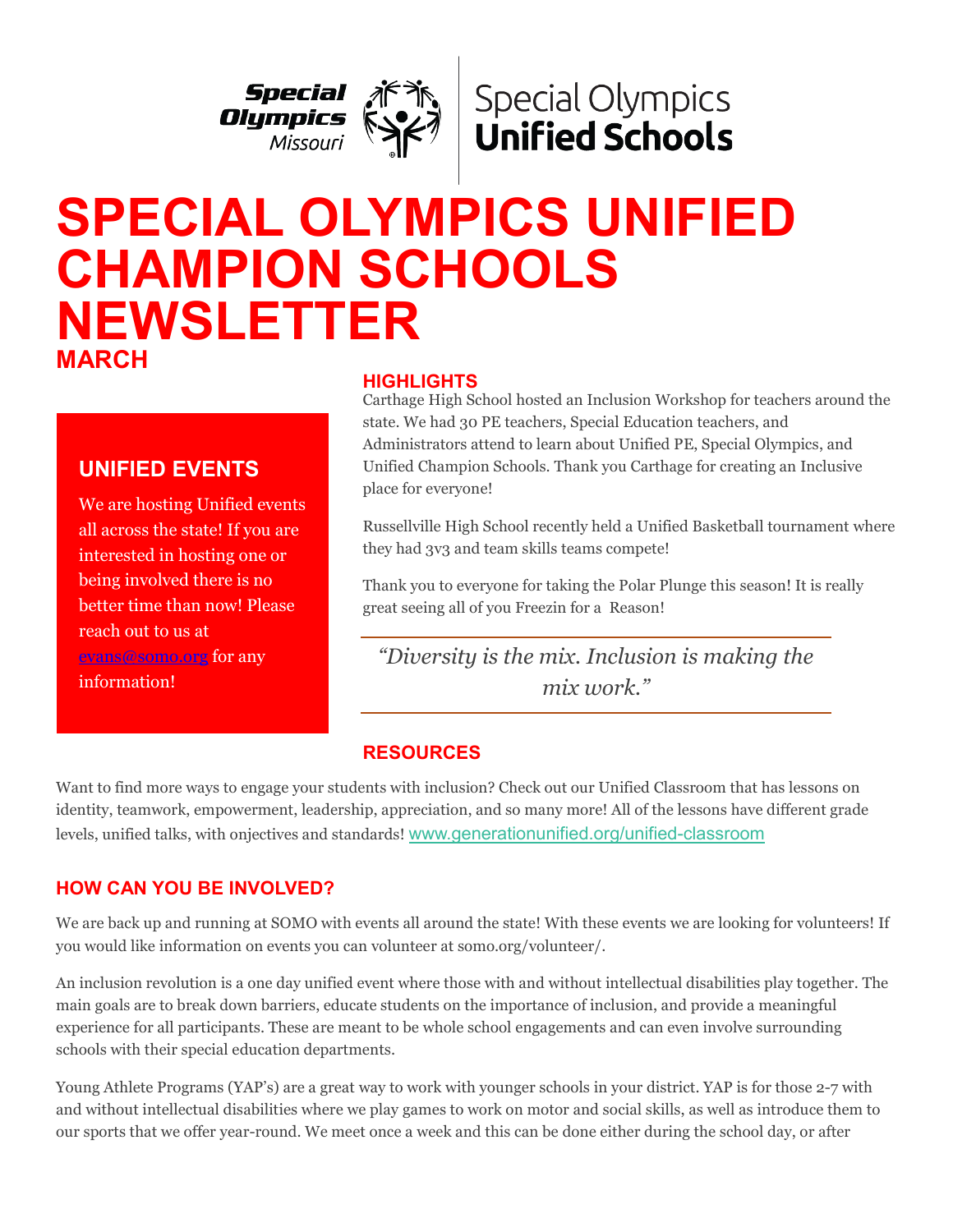



school. For more information or if you are interested please feel free to reach out to me, we are excited to help you get things started!

#### **NATIONAL BANNER PROGRAM**

A Special Olympics Unified Champion School has an inclusive school climate and exudes a sense of collaboration, engagement and respect for all members of the student body and staff. A Unified Champion School receiving national banner recognition is one that has demonstrated commitment to inclusion by meeting 10 national standards of excellence. These standards were developed by a national panel of leaders from Special Olympics and the education community.

The primary activities within these standards include: [Special Olympics Unified Sports®](https://www.specialolympics.org/our-work/sports/unified-sports) (where students with and without disabilities train and compete as teammates), Inclusive Youth Leadership and Whole-School Engagement. Banner Unified Champion Schools should also be able to demonstrate they are self-sustainable or have a plan in place to sustain these activities into the future.

#### **SCHOOL VISITS**

I have been traveling the state visiting different schools and learning about all of the great things you are doing to promote inclusion. My goal is to provide you more information on the three standards and what more you can do to be on pace to achieve national banner status. If you would like to meet please reach out to me at [evans@somo.org.](mailto:evans@somo.org)

### **SCHOOL SURVEY**

Please take a moment and fill out our survey so we can continue to serve you and your students creating a place where everyone feels welcome!<https://form.jotform.com/213266085825055>

### **SCHOOL SURVEY**

**St. Louis Metro Area** - contact Jocelyn Diehl [\(diehl@somo.org\)](mailto:diehl@somo.org) (314)-961-7755

March 19th State Basketball

April 2nd Volleyball

April 20th Jefferson county Local Track and Field

April 22nd St. Clair High School Track and Field

April 24th Area Soccer

April 29th Wright City Track and Field

April 30th Powerlifting

**Central Area** – contact Tim Schuster [\(schuster@somo.org\)](mailto:schuster@somo.org) (573)-635-1660

March 5th Rolla Polar Plunge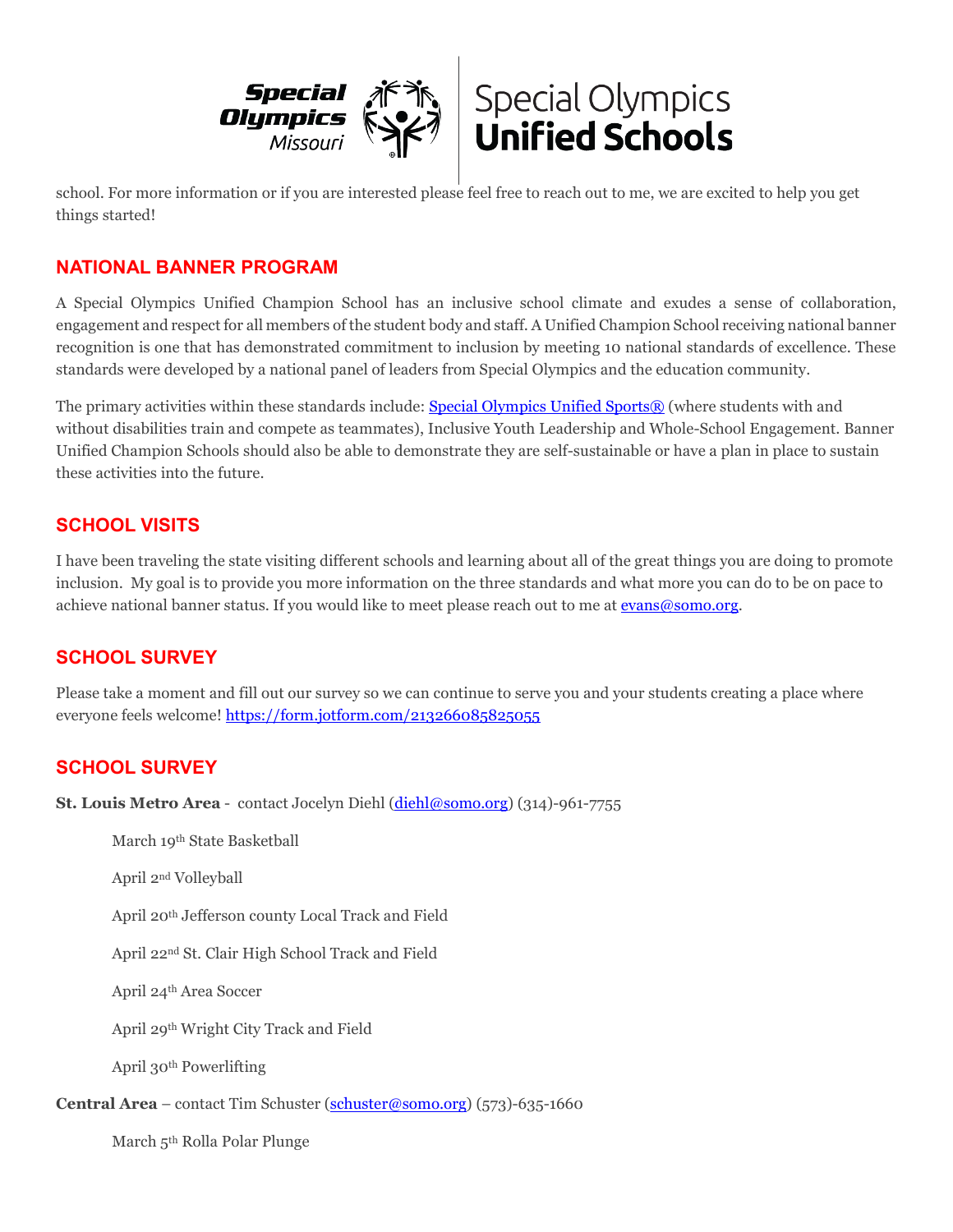



March 12th Columbia Polar Plunge

March 31st Unified Champion Schools Disc Golf Tournament- Eldon

April 19th Track and Field Waynesville

April 23rd Central Area Track in Columbia

April 26th Hannibal Track and Field

April 28th Unified Champion Schools Track Meet at TLC

Kansas City Area - contact Alyssa Cress [\(cress@ssomo.org\)](mailto:cress@ssomo.org) (816)-535-9610

April 2nd Aquatics meet

April 23rd Track Meet

**North Area** – contact Alyssa Cress [\(cress@somo.org\)](mailto:cress@somo.org) (816)-535-9610

March 5th Kirksville Polar Plunge

April 23rd Kirksville Track and Field

April 27th North Area Aquatics

April 30th Track Meet Savannah

**Southeast Area** – contact Scott Williams ( swilliams @somo.org) (573)-339-6733

**Southwest Area** – contact Jana Fornelli [\(fornelli@somo.org\)](mailto:fornelli@somo.org) (417)-624-5505

March 5th Springfield Polar Plunge

April 2nd Powerlifting

April 12th Track and Field at Carthage High School

April 27th Area Spring Games Clever High School

April 29th Area Spring Games Carl Junction High School

#### **MESSAGE FROM ME**

I want to thank you all for everything that you do for our SOMO Athletes. It is with great sadness that March 21st will be my last day with SOMO. I have spent the last three years with the organization and it has been nothing but meeting amazing people and working with the greatest athletes in the world! Growing up through Special Olympics in school it is my passion trying to get students to have that same experience that I had. I cannot thank you enough for helping give your students that same experience.